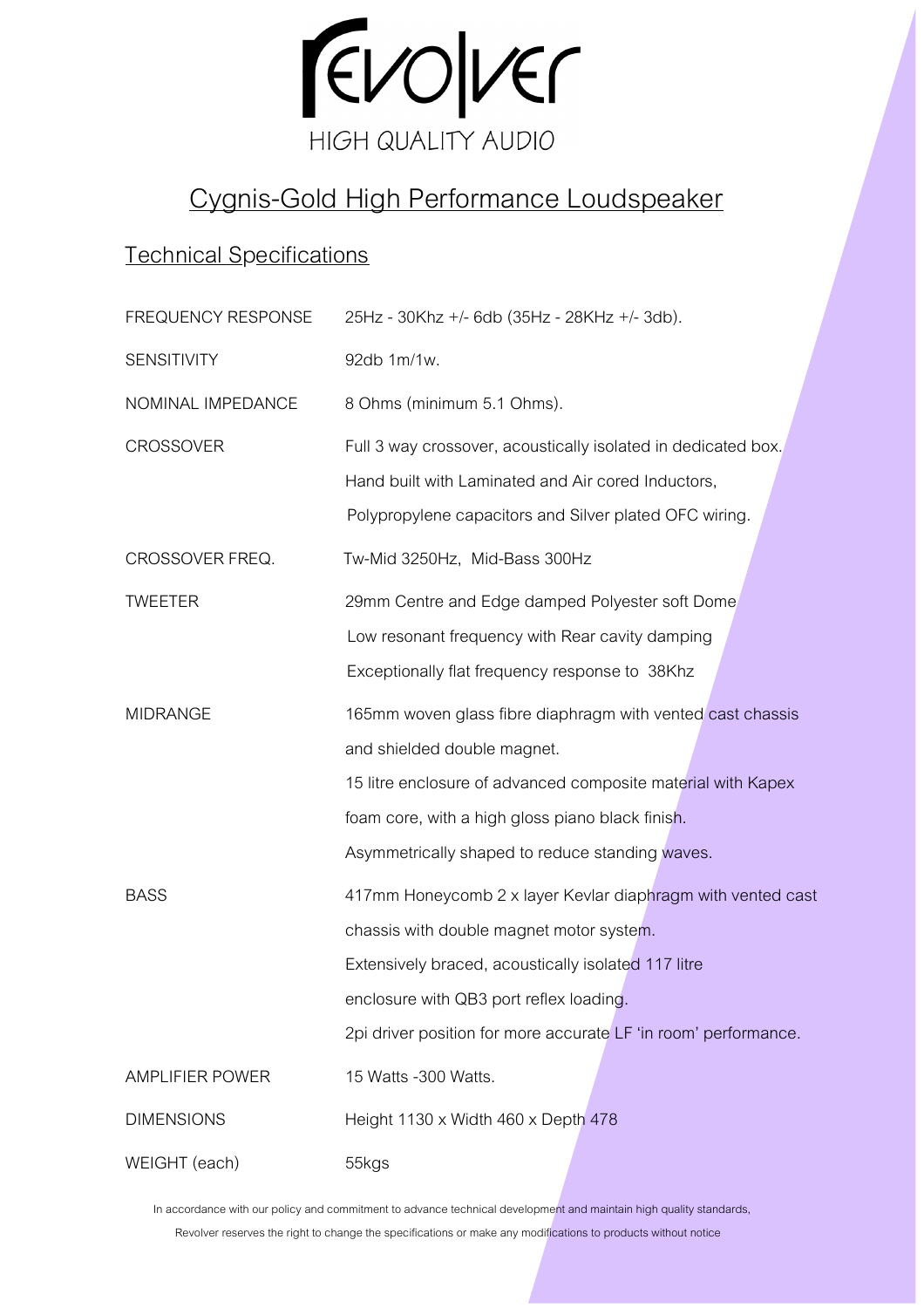

## Cygnis-Gold High Performance Loudspeaker

### Design Features

#### **Cabinets**

The Bass Enclosure is constructed of 25mm thick MDF, with a crossbrace from the Bass Drive unit magnet. This enclosure has radius corners to reduce acoustic defraction, and has the Drive unit placed specifically to ensure 2ii radiation. This will mean the loudspeaker will have a better acoustic interface with the listening environment. The Bass Drive unit is acoustically loaded, by a QB3 Bass Reflex tuned port system. The QB3 Bass port alignment gives the best performance to obtain the lowest distortion (as a full Reflex) but with the attack and speed of an Infinite Baffle (closed Box). Acoustic Foam sound absorbent material is used inside the Bass enclosure, to reduce any unwanted standing waves.

The Midrange Enclosure is made of an Advanced Laminated Polyester Resin Composite with a Kapex foam core, to reduce any panel resonance. This Enclosure also has no 'parallel surfaces', to reduce any internal standing waves. The success of the shape and the construction material, means there is only a very small amount of acoustic sound Absorbent material required on the inside of the enclosure. This in turn improves the speed of attack and does not impair the acoustic output from the Drive unit. The shape of the Baffle also ensures no specific frequency is emphasized by the Baffle size (which is a common problem in loudspeakers with a set size Baffle). The Baffle is also 'tilted' at 5 deg, to ensure correct 'Time alignment' of the Drive units, which in turn gives minimum phase distortion at the Crossover Frequency. Again as in the Bass Enclosure, the outside of the Enclosure has Radii on the edges, to reduce the acoustic defraction from the Enclosure.

#### Crossover

Crossover design is one of the most important areas in the performance of a High Quality Loudspeaker system. A minimum component Assymetric slope 'minimum phase' design was chosen as the best option to realise the required optimum performance.